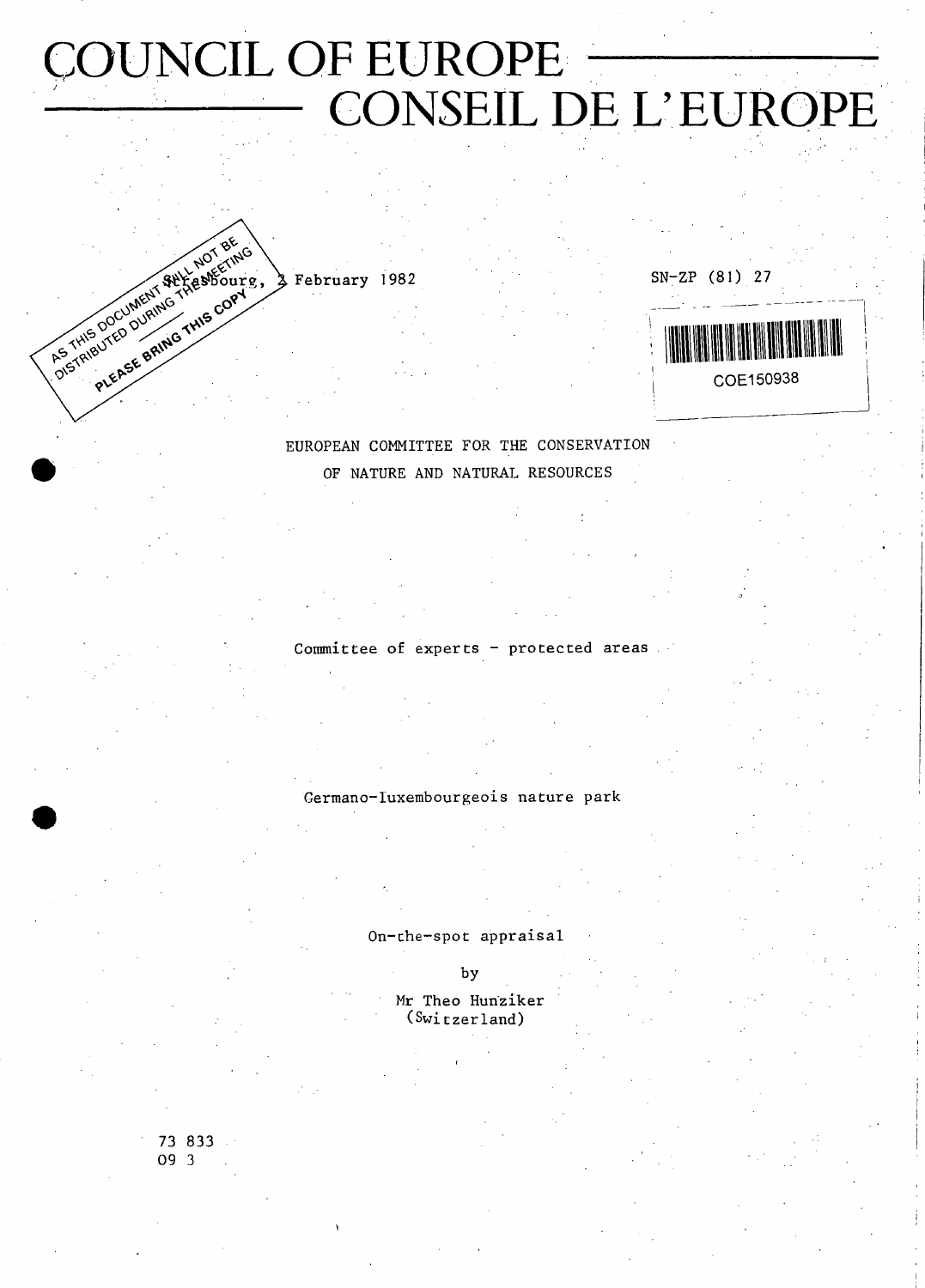$SN-ZP$  (81) 27.

#### Background

The Germano-Luxembourg Nature Park, which received the European Diploma (category G) in 1973, came into being as a result of a treaty between Germany and Luxembourg in 1965. The Diploma was renewed for the first time in 1978 (see Appendix).

The European Diploma will expire in 1982. Under the regulations governing award of the Diploma (Committee of Ministers Resolution (73) 4 of 19 January 1973), renewal of the Diploma is subject to an on-the-spot appraisal by an independent expert, in the presence of a representative of the Council of Europe Secretariat.

The Secretary General wrote to the expert on 22 July 1981 instructing him to carry out this appraisal, and in particular:

- a. to examine the present state of the park and determine whether it had remained stable, improved or deteriorated since the award or since the date of the previous renewal;
- b. to analyse the state of conservation of flora, fauna and landscape (increase or decrease in species);
- c. to study the impact of the general public on the flora, fauna and landscape, and to propose ways of improving the situation;
- d. to examine the budget allocated to management of the park.

The expert visited the site on 8 and 9 September 1981 with Mr P Baum, from the Secretariat. The following took part in the on-the-spot appraisal and in the ensuing discussions:

- on the Luxembourg side: Mr Marcel Decker and Mr N Koenig (Administration des eaux et forets); Mr G Theis (Ministère du Tourisme).
- on the German side: Mr K Schubach (Staatssekretär a D), Richard Meyer (Bürgermeister), Mr P Goebel (Forstamtsrat).

The expert's report is based:

- on the appraisal and on the various discussions;
- on Professor A Noirfalise's report when the Diploma was first renewed (SN-R-DP (78) 2);
	- on documents since supplied by the authorities responsible for the Germano-Luxembourg Nature Park.
- 1. Present situation. Any changes since the diploma was first renewed

To facilitate comparison with Professor Noirfalise's expert report (1977), we shall refer to his conclusions below.

#### a. Protection of woodlands

For the purposes of the assessment it is assumed that the woodland areas of the park should be kept in a state as close as possible to nature, which is to say: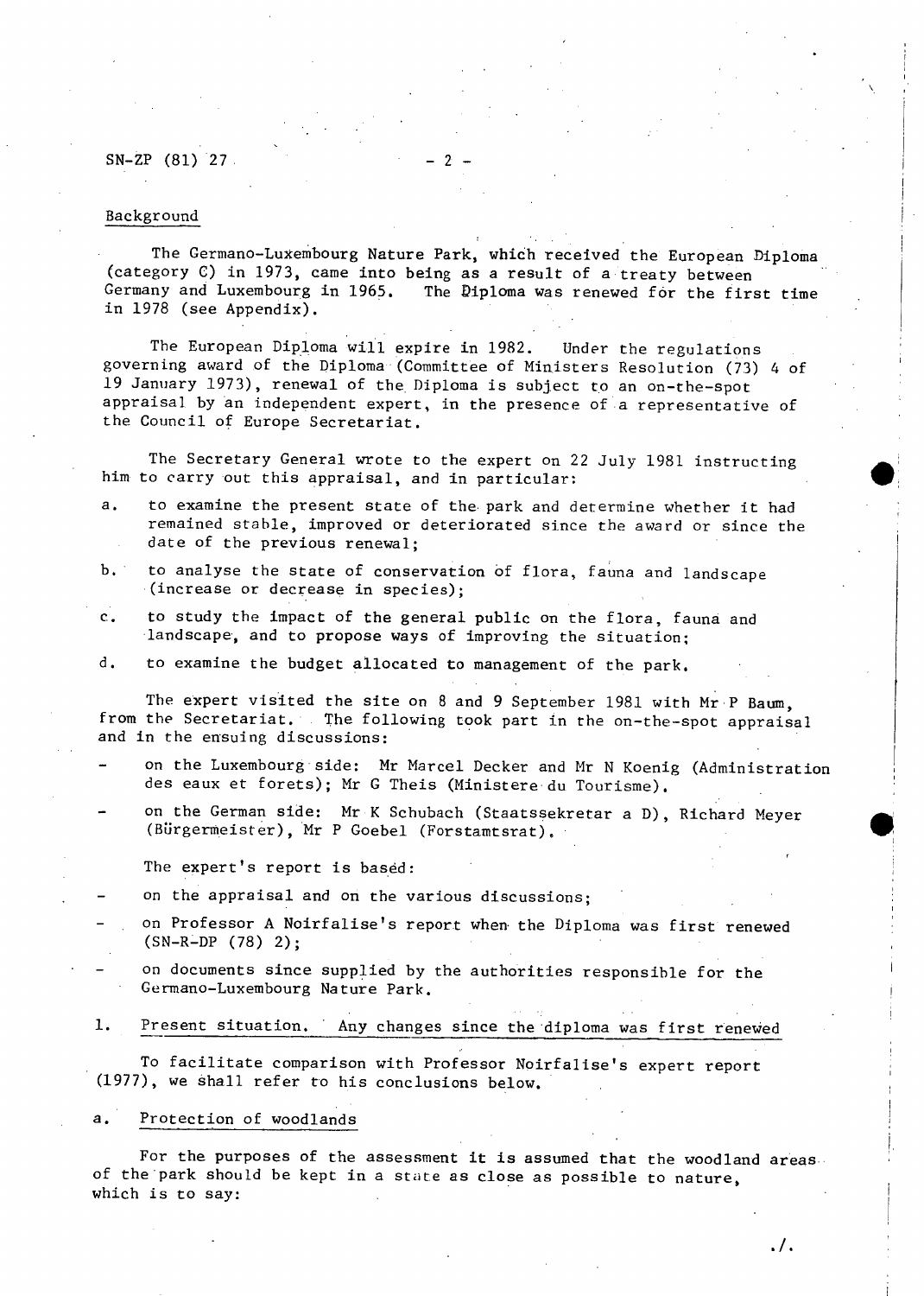$\cdot$ /.

in the case of broad-leaved woodland, a structural change from coppice to open forest is acceptable, but no introduction of coniferous species is permitted;

in the case of exclusively coniferous woodland, broad-leaved species should be introduced in such a way as to obtain a balance between the two types.

The survey showed that these principles are respected only to a very limited extent (particularly on the Luxembourg side). For example many old oak coppices (Eichen-Schälwälder) have been systematically transformed into<br>open coniferous woodland. There have been attempts to introduce foreign There have been attempts to introduce foreign coniferous species. This course of action is explained by reference to short-term problems (private forest, existence of numerous small plots, sale<br>of timber). And vet, when we look at the forestry situation and the timber And yet, when we look at the forestry situation and the timber market from the European and world-wide point of view, and in the light of developments in the energy sector, it is to be expected that woodland, particularly broad-leaved woodland, will soon take on far greater importance.<br>than it has today, Would it not be better to opt systematically at this Would it not be better to opt systematically at this stage for a type of woodland which will meet future needs, above all in a nature park?

#### b. Protection of rural landscape

On this point Professor Noirfalise's findings are still largely valid today.

However, trends such as abandonment of cultivated land, reforestation by conifers and other misuses of rural areas (second homes) have increased. Special attention should certainly be paid to this problem, as to the problem of woodland referred to under (a).

#### c. Protection of streams

There is nothing new to add to Professor Noirfalise's report, apart from the noteworthy fact that there are regular surveys of fish species and population. It may be mentioned in passing that similar surveys of landscape protection would be very useful.

#### d. The limits of growth in leisure amenities

There is no doubt that this is the park's major handicap. On the one hand the continual increase in tourist facilities (eg second homes, camp sites, swimming pools, game enclosures) is obvious. On the other hand the authorities are making visible efforts to reduce this for example by limiting camp sites to the most suitable places and by attempting to integrate them better into the environment (plantations around camp sites and camouflage painting of isolated caravans). The authorities are now clearly determined to direct development in line with the three principles expressed by Professor Noirfalise:

"No residence ih.durable materials may be put up outside the boundaries of the built-in area laid down for each village in regional or municipal plans. Exceptions are few and of long standing ; every projected new building - even within villages - requires a permit;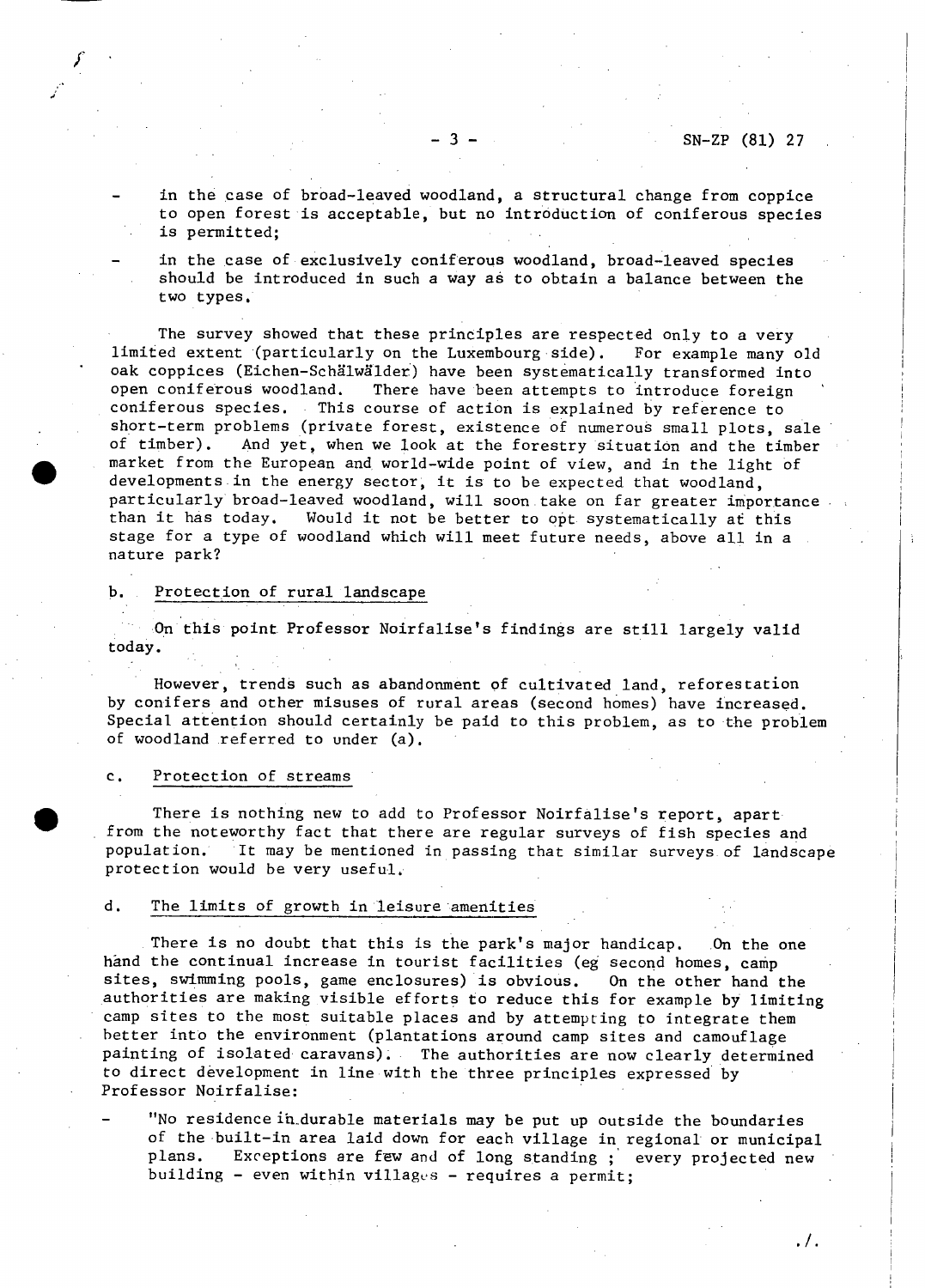#### SN-ZP (81) 27

- After an initial experiment on the German side which proved to be merely real-estate speculation on the part of the promoter, the summer holiday camp scheme has been abandoned;
- camp sites and recreational areas will hereafter be confined to villages or their immediate vicinity and therè will be no more of them along the streams or in the open country. Sepcific measures have been adopted to that effect in Luxembourg, where camp sites are particularly numerous and heavily frequented (40 sites within the park boundaries). Although the German section is larger, there are only 16 camp sites in it (8 run by public authorities), and no plans to increase their number."

The park also has a large number of educational trails.

The overall impression is that the limits of the park's capacity to absorb tourist and lesiure facilities have been reached, if not exceeded. This is particularly serious as the park has been awarded a diploma.

Stricter standards should be applied to this in the future.

# 2. Geology, fauna, flora and culture (specifically history)

In view of the detailed research which has already been done on this subject, we will refrain here from adding anything further.

We should nevertheless point out the very great interest shown by both the Luxembourg and German authorities in surveys of flora and fauna, in educating young people and adults about nature and environmental protection and in maintaining historic monuments and to some extent sites.

We may mention some samples:

the exemplary survey of flora and fauna in the park itself by Forstrat Göbel;

diggings beside the Echternach lake. This is the site of one of the largest Roman agricultural estates north of the Alps, in existence from 50BC to 405AD.

restoration of a 2nd century AD Roman temple near Ernzen;

Beaufort Castle has been bought by the state and will be restored;

- restoration of Prümzurlay Castle is in progress;
- a forest trail and refuge have been established near Ernzen and are used annually by about 6,000 school, pupils and university students;
- a young people's forest camp near Irrel is already fully booked for 1982.

#### 3. Facilities and improvements

On-site appraisal and examination of the documents show that tourist and lesiure facilities, divided in Professor Noirfalise's 1977 report into "heavy" and "light", have reached a level which in our view cannot be exceeded, if we are still to be able to talk of nature protection for<br>recreational purposes, or more simply landscape for relaxation. An obvious recreational purposes, or more simply landscape for relaxation. attempt has been made to exploit the landscape exclusively for the purposes of tourism and recreation.

**./.**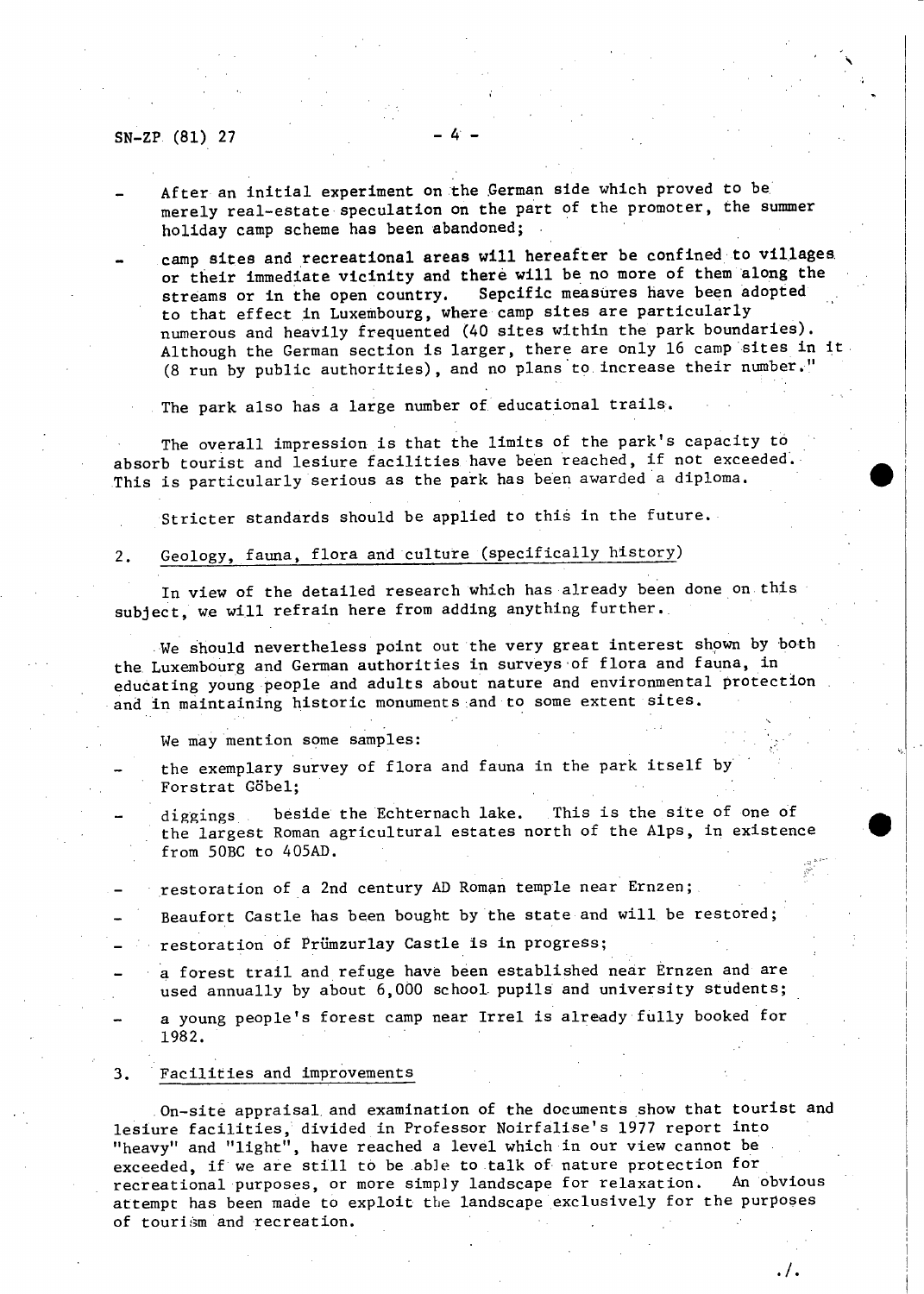$\ldots$ .

In fact In many respects there have been outstanding successes, for example in the construction of bridges and footpaths alongside the streams. Similarly the environmental information facilities provided for young people up to university level and the creation of jobs for the unemployed in restoring historic monuments deserve praise.

Nonetheless it is your expert's opinion that all the tourist and recreational facilities have reached the limit of what the park can support, if they have not indeed exceeded it.

Here particular attention should be given to the unfortunate development of the Hosingen game park, whose existence, unacceptable in a nature park, particularly one which has received a diploma, has already been criticised by Professor Noirfalise. Half the forest area of 150 hectares has been<br>cleared or substantially damaged. The area is a jungle of approved and The area is a jungle of approved and unapproved constructions, such as a swimming pool, skating rink, dolphinarium (but with no dolphin at present), all erected on the pretence of "development". Construction of 250 holiday homes is planned. Three projects are currently under, discussion.

There is, however, a trend on both the Luxembourg and the German side to encourage recreation and leisure facilities on the outskirts of certain localities by means of well planned leisure development schemes, which are consequently well integrated without being subject to excessive restrictions.

#### We may note the following examples:

## the leisure centre south of Echternach

Over the past ten years a reservoir has been created in a natural depression, forming a lake of some 1.5 to 20 metres deep ("Echternach lake"). While the original plan was for a recreational site as close to nature as possible, the way in which it has been put into practice has more in common with an amusement park. The desire to avoid mass tourism is there: it explains the banning of motor and sailing boats. But their place has been taken by pedal boats and surfers. It is also planned to build an hotel. In the long term this will surely bring about the opposite effect to what is hoped for.

There are plans to build the E 42 Luxembourg-Trier express highway through this region. On this subject we have a few specific proposals to make about the protection of the landscape and these will be found in section 6 (conclusions and proposals).

#### Small reservoir and camp site near Weiswampach (Luxembourg)

The camp site was plannéd in such a way as to optimise its integration into the landscape. Plans to build a holiday village of 240 chalets have been abandoned.

The overall impression is that the authorities on both the Luxembourg. and the German side are becoming increasingly aware that the existing leisure facilities have already reached the acceptable limit for a nature park and that improvement in qualitative terms should now replace development in quantitative terms.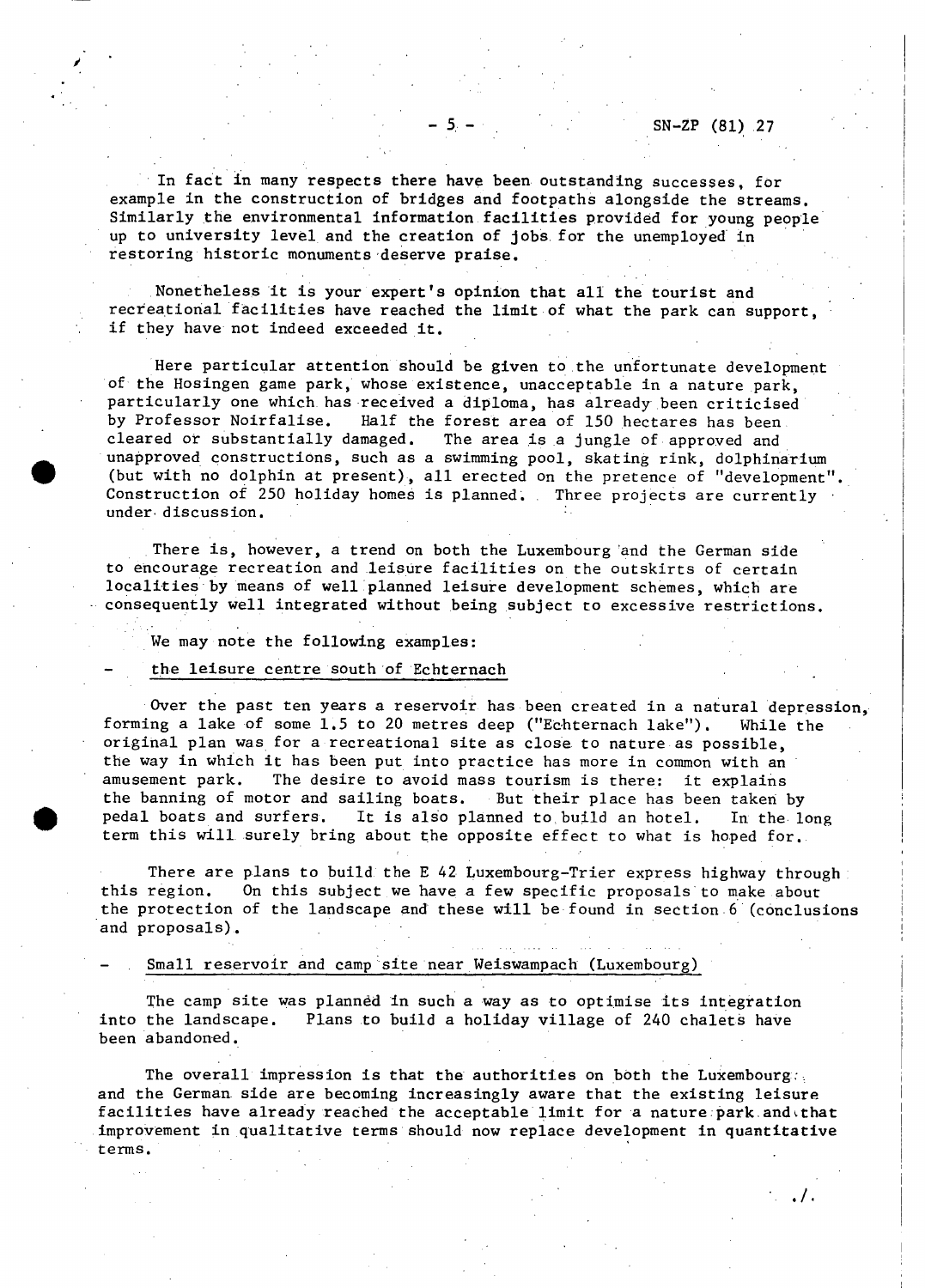#### $SN-ZP$  (81) 27

A few revealing figures:

1964: 29 campsites

1978: 53 camp sites (see also Appendix)

inhabitants: 36,000

campers:  $20,000 = 57\%$  of whom 20% are Dutch and Belgians permanently camped in the park

research is in progress to determine the park's maximum capacity in terms of camp sites and other facilities.

#### 4 and 5 Legislative basis and regulations and financial resources

From the legal point of view, no significant changes have taken place since the last expert's report.

The on-site assessment, though brief, and study of the documents give the impression that the park's managers are trying to keep tourist development<br>under control, But since the existing legislation appears to give guidelines But since the existing legislation appears to give guidelines which are not applicable everywhere with the full force one might wish, the political pressure of the developers concerned is stronger - once again, even here - than the efforts of the nature protection lobbies.

The financial situation is satisfactory. The Forestry and Tourist . Boards, central government and local authorities, as well as the park support associations supply funds. For example the Südeifel Park Association has raised a sum of around 4.25 million DM which has been invested in the park from the time of its creation until 1980 (see budgetary details in the Appendix)

## 6. Conclusions and proposals

6.1 The overall judgement is based on the principle that the existence of a nature park on both sides of a frontier is in itself a good thing and for this reason will always deserve the encouragement of the Council of Europe in particular. In addition to this is the fact that the park authorities are carrying out excellent work in certain areas, such as surveys of fauna and flora, restoration of historic sites and education of young people, in particular, in environmental protection.

But we cannot blind ourselves to the problems which affect forestry and farming in the park, as well as the danger of tourist and leisure development, which are intolerable in a park which has received the Diploma.

We are in principle in favour of renewing the Diploma, but only if the following proposals or conditions are implemented before the present Diploma expires, or if the two states undertake to do so in a positive manner within a certain period of time.

## 6.2 Additional proposals (preconditions for renewal of the diploma)

6.2.1 Everything should be done to ensure the continuity of farming in the nature park, and it should be made possible for the form of farming to be as close to nature as possible (for example, guaranteeing the continuation of small farms, abandoning compulsory rationalisation and intensification, integrated protection of plants, traditional woodland management methods, and preservation or re-planting of hedges).

. / .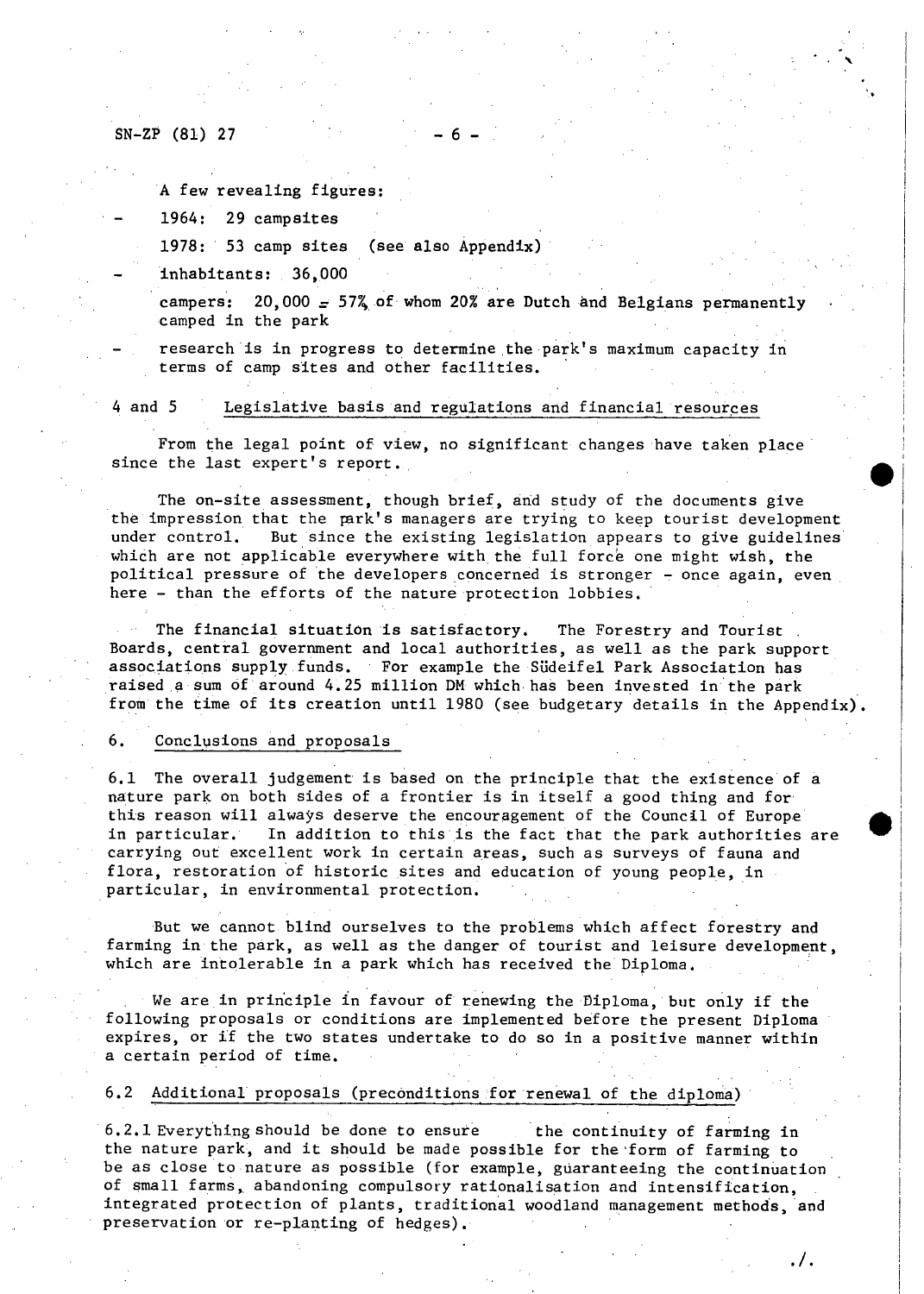6.2.2 Forestry should be carried out in conditions as close to nature as possible. There should be no attempt to plant conifers only, even when replacing old oak coppices (Eichen—Schälwälder). Broad-leaved trees forming part of the canopy should be preserved, and broad-leaved species should be planted in areas which are at present planted exclusively with conifers.

6.2.3 Work to safeguard and maintain natural and cültural features worthy of protection (whether this covers the whole area or individual objects), must take priority over all forms of development. There should be a consistent policy for these obejcts to be either acquired or protected by contract, either by the two states, or by the park associations.

6.2.4 Facilities for educating young people in environmental protection should be developed.

6.2.5 Construction of new tourist and leisure facilities should be reduced to the minimum and limited to areas laid down by a restrictive land use plan. Exceptions to this should be tolerated only in cases of overriding public interest.

6.2.6 Tourist and leisure facilities and all building work should be permitted only on condition that they are wholly integrated into the landscape, as regards<br>both siting and the choice of forms and colours. Existing structures should both siting and the choice of forms and colours. be altered to conform to these requirements.

6.2.7 The authorities should make every effort to acquire or compulsorily purchase or indeed eliminate, all constructions which do not satisfy the principles laid down in points 6.2.5 or 6.2.6 (badly designed structures or facilities in the park).

6.2.8 The Hosingen Game Park should be reduced to its criginal purposes and dimensions, that is to say all the additional buildings should be demolished. If the owners refuse, the state should buy them out. At the same time all the necessary measures should be taken to restore the original character of the landscape.

6.2.9 The.E 42 Luxembourg-Trier express route which will cross the Echternach Leisure Centre region should, if the project goes ahead, respect the following conditions:

it should not cut through the Haard Forest

nor run alongside the lake

nor cross the Tull Hill.

The alternatives should be examined and the decision should be taken to build either a tunnel ór a cut-and-over construction.

#### Final conclusions

At the end of this appraisal, the expert would like to express his gratitude to all the people who have for years carried out outstanding work to safeguard the natural and cultural wealth of the park. He would also like to thank those who helped him by supplying precise information during the visit. Finally, he would like to express the hope that the park authorities, both in government and the private sector, will do everything to meet the conditions proposed under Item 6.2 (preconditions), so that the Council of Europe Diploma can be renewed within the desired period.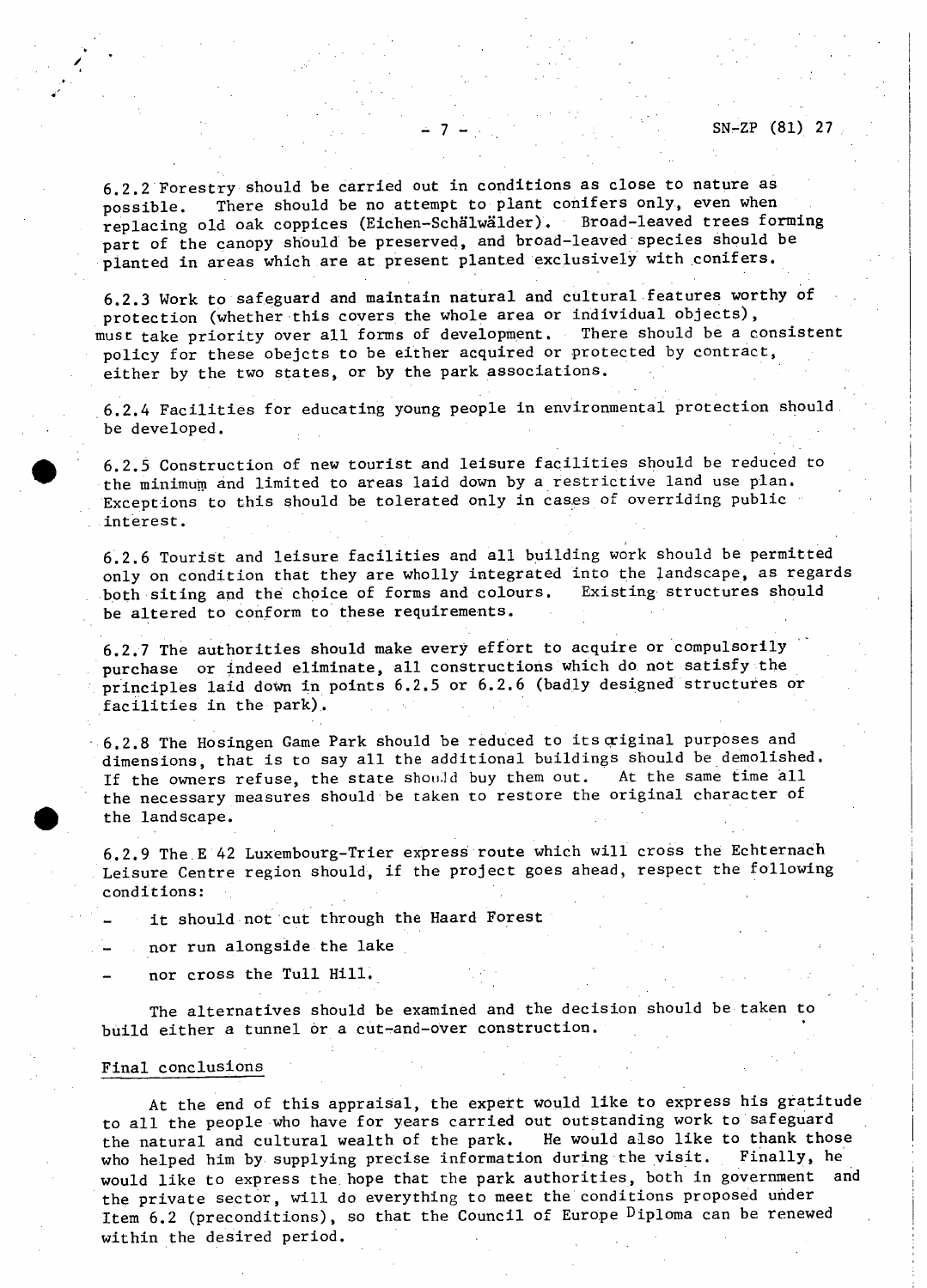SN-ZP (81) 27

#### A P P E N D I X

Germano-Luxemboürg Nature Park: General details

(There follow a few details, mainly statistical; they were supplied on 16 September 1981 at the expert's request oh his visit to the park, and some apply only to the German side of the park.)

1973 - European Diploma awarded

1978 - Diploma renewed

1975/1958 Südeifel Nature Park founded

17 April 1964 Government agreement at Clairvaux

15 October 1965 Exchange of instruments of ratification at Echternacherbrück

1 March 1967 Agreement to facilitate frontier, traffic

1975 Installation of an international purification plant at Echternach

For decades Germany has supplied water to Luxembourg.

Number of inhabitants of the Südeifel Nature Park 27,400

Number of municipalities: approximately 70

| Overnight stays 1958 |      | 15,134   |
|----------------------|------|----------|
|                      | 1964 | 185, 151 |
|                      | 1976 | 941,493  |
|                      | 1980 | 960,936  |
|                      |      |          |

From the founding of the nature park until 1980, the Südeifel Nature Park Trust has invested the sum of 4,247,250.48 DM.

International foot-bridges over the Sûre and Our rivers running along the border have also been built at considerable expense.

Out of respect for the nature park, road and river projects have involved important landscaping measures.

Area

| Südeifel Nature Park | $42,610$ ha |
|----------------------|-------------|
| Luxembourg part      | 38,890 ha   |

Total 81,500 ha